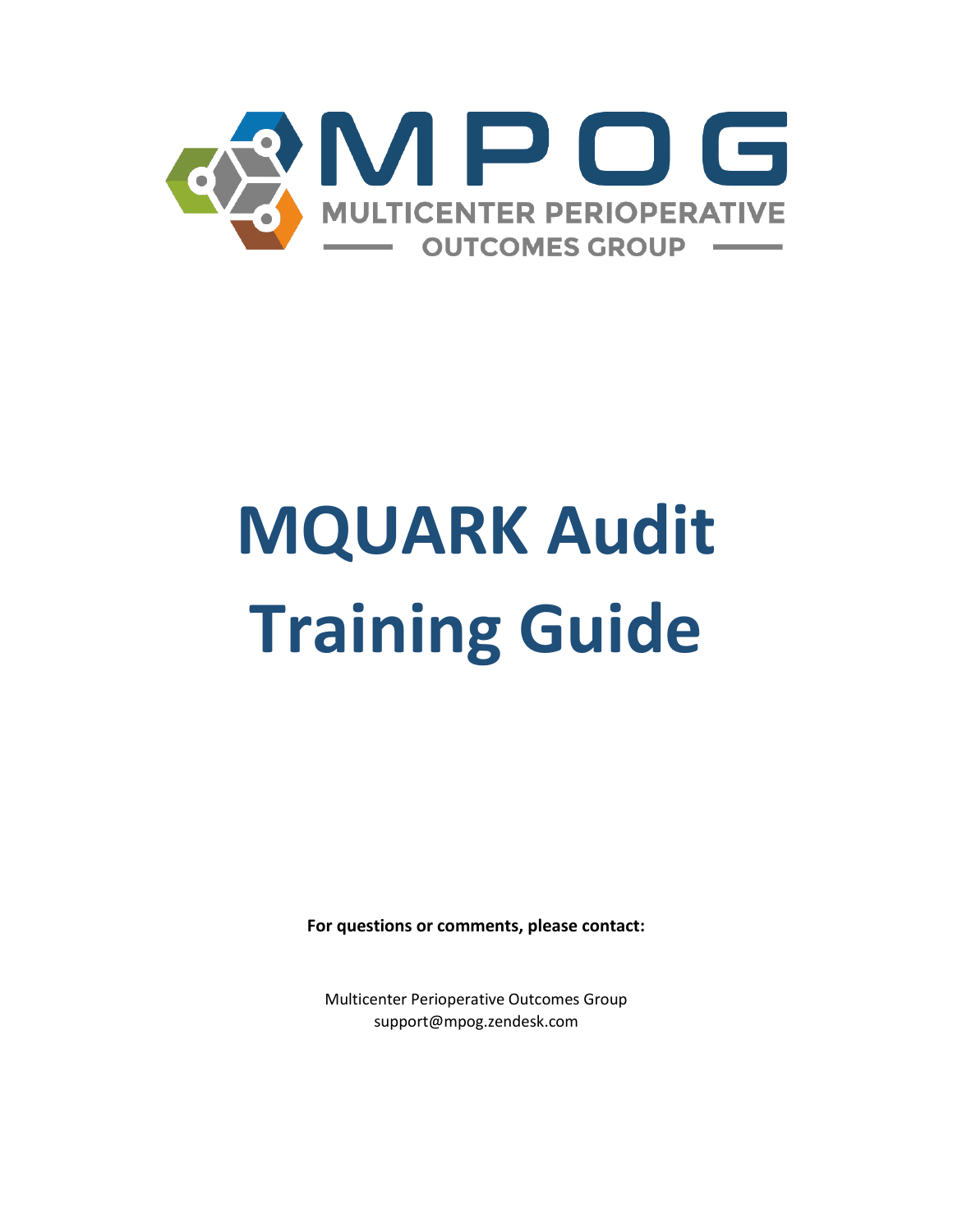# MQUARK Audit Tool

The MQUARK Audit Tool allows sites to collect additional data for research or quality purposes. In the phase one release of the application, the Coordinating Center will be responsible for building forms used for all quality audits. If you are interested in conducting an audit for a particular ASPIRE measure or research project, please contact the Coordinating Center (mpog-quality@med.umich.edu).

### Considerations Prior to Conducting an Audit

- 1. Notify administration of the unit you plan to conduct the audit on and complete any necessary paperwork for compliance.
- 2. Obtain a tablet or electronic device to conduct the audits with. The audit tool is compatible with both Apple and Android products.

### How to Conduct an Audit using MQUARK

- 1. To receive MQUARK login permissions, email the Coordinating Center: [support@mpog.zendesk.org](mailto:MPOG-quality@med.umich.edu)
- 2. Once access has been granted, the MQUARK audit tool can be found in the 'Apps' tab on the website or via the following link: [https://mquark.mpog.org](https://mquark.mpog.org/)

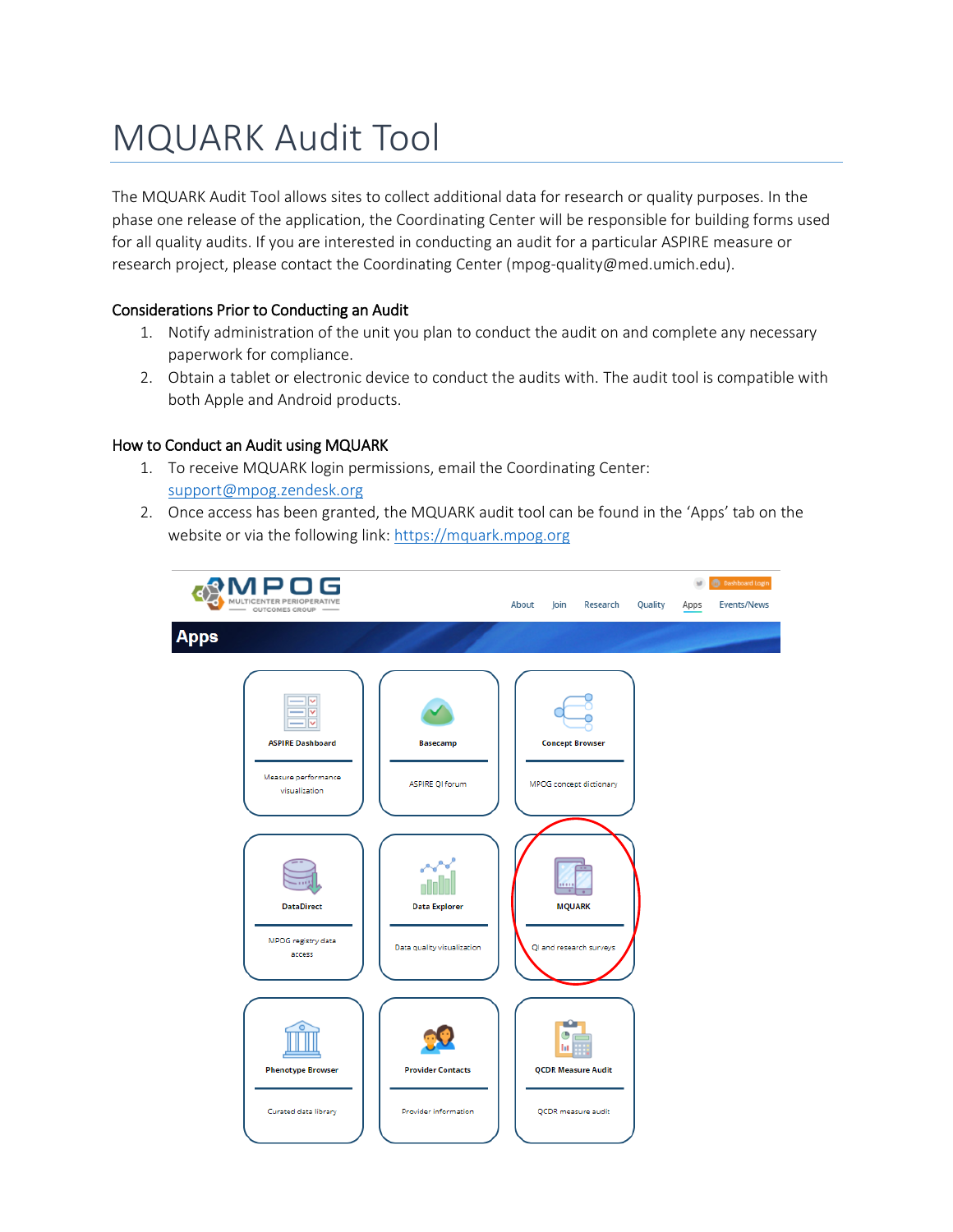3. Upon login to MQUARK, ensure your institution name is listed in the top left hand corner. To begin a new audit, click *'+ New Patient'* for the audit you are interested in.

| <b>UNIVERSITY OF MICHIGAN</b>   |                                                                    |
|---------------------------------|--------------------------------------------------------------------|
| <b>ICU HANDOFF</b>              |                                                                    |
| Q Preview<br>+ New Patient      | <b>6</b> Complete<br><b>O</b> Link to MPOG<br><b>O</b> In Progress |
| <b>PACU HANDOFF</b>             |                                                                    |
| <b>Q</b> Preview<br>New Patient | <b>O</b> Link to MPOG<br><b>G</b> Complete<br><b>O</b> In Progress |

4. The selected audit form is then displayed and an anonymized patient ID will be assigned. While observing the handoff, select 'YES' as the listed topics are addressed. Once the handoff is complete, select 'NO' for items that were not discussed and select 'NA' if an item does not apply to that particular patient. As each line item is completed it will turn green to outline which items were completed.

| <b>MQUARK</b><br><b>MPOG QUALITY &amp; RESEARCH KIT</b>       |
|---------------------------------------------------------------|
| University of Michigan Health System v<br><b>PACU HANDOFF</b> |
| <b>Select Form</b><br><b>PACU Handoff Form</b><br>Patient ID  |
| 177<br><b>PACU HANDOFF FORM</b>                               |

| 7. Medications                                                       |          |           |           |
|----------------------------------------------------------------------|----------|-----------|-----------|
|                                                                      | Yes      | <b>No</b> | <b>NA</b> |
| <b>Preoperative Meds</b>                                             | Ω        |           |           |
| Sedations medications. Reversal administered? (if applicable)        |          |           | $\bullet$ |
| Muscle relaxants: Time Given. Reversal administered? (if applicable) |          |           |           |
| <b>Pain Management</b>                                               |          |           |           |
| <b>PONV Hx &amp; Meds Administered</b>                               | $\Omega$ |           |           |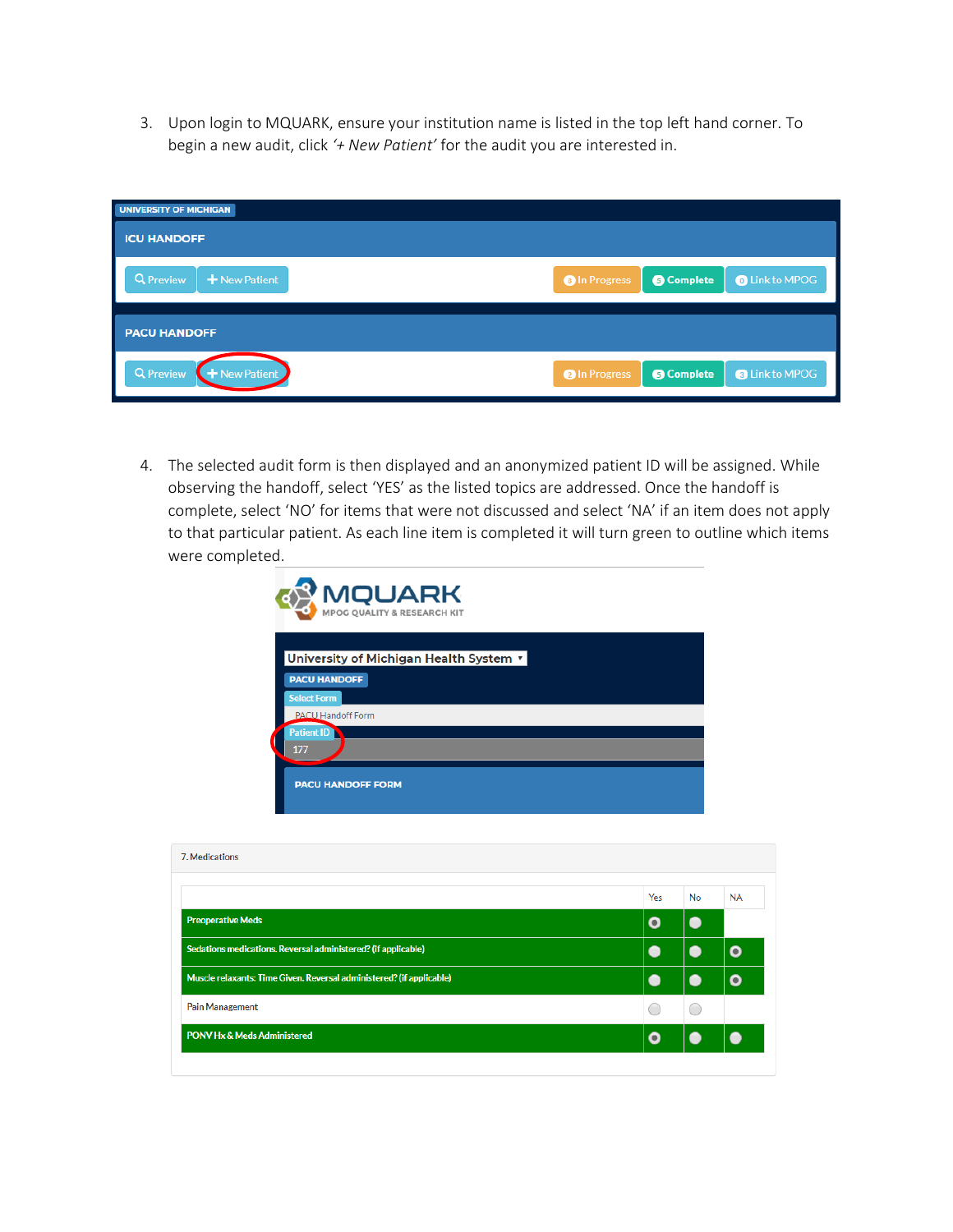5. A comments section is available at the end of the audit and is optional if you wish to note any other pertinent information regarding the audit. Do NOT include any PHI in the comment section.

| 4. COMMENTS: *** DO NOT INCLUDE ANY PHI *** |  |
|---------------------------------------------|--|
|                                             |  |
|                                             |  |

6. Once the handoff is complete, enter the required patient specific information: date of procedure, patient age and patient gender. \*\*In order to link an audit to an MPOG Case ID you must complete these fields. Procedure type is an optional field and is helpful when returning to review the audit.

| <b>PACU HANDOFF FORM</b>        |
|---------------------------------|
| 1. Date of Procedure [Required] |
| 鱛                               |
| 2. Patient Age [Required]       |
|                                 |
| 3. Patient Gender [Required]    |
| $-$ Select $-$                  |
| 4. Procedure Type               |
|                                 |

7. Click 'Save' to finish the audit.

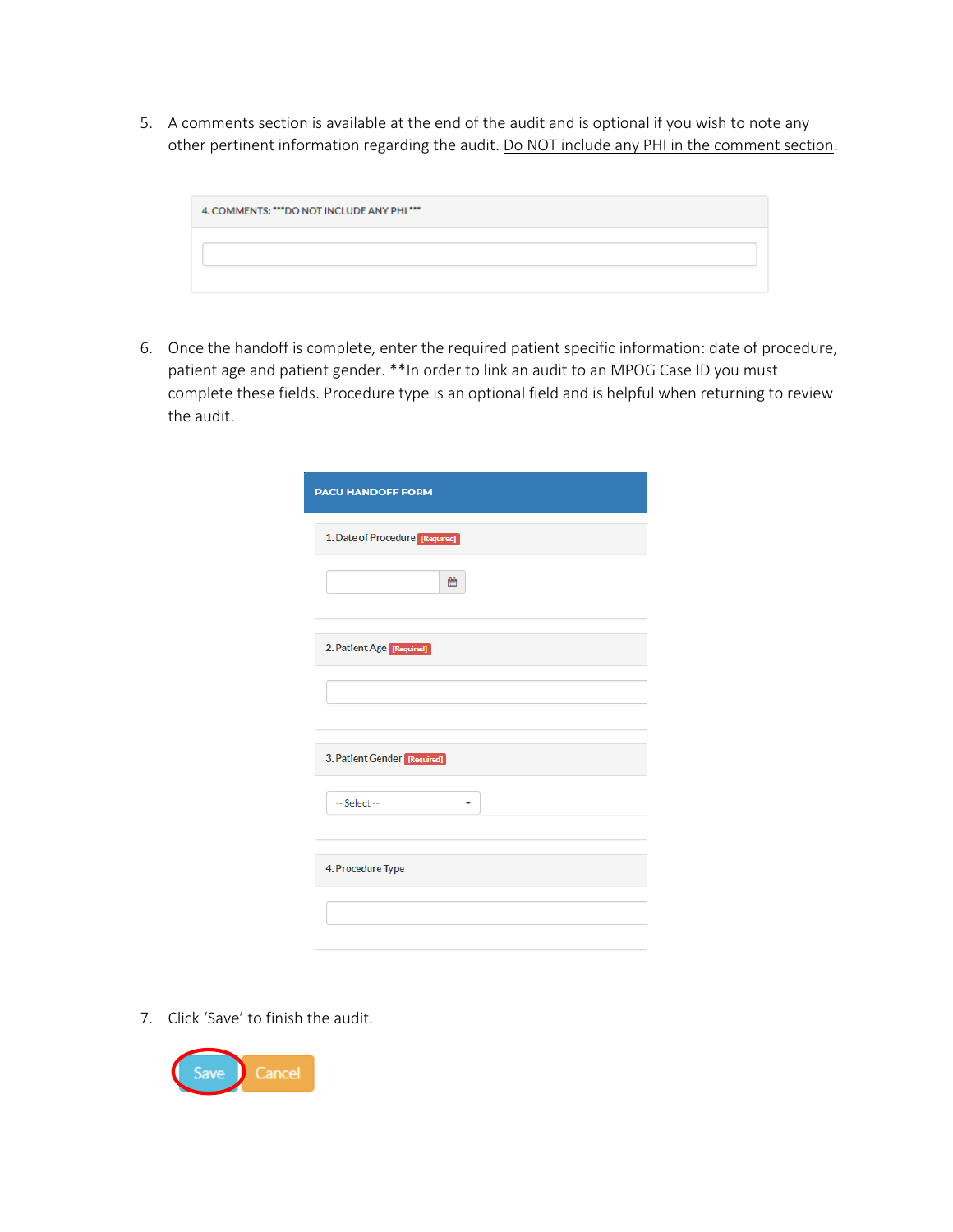8. This will bring you back to the home page where you will see a running tally of 'Complete' or 'In Progress' tab increase. The 'Complete' tab tally will have increased if all items in the audit were addressed (minus procedure type). If any items are missing, your audit is sent to the 'In Progress' tab. By clicking this tab, you may edit the additional information necessary to complete.

| UNIVERSITY OF MICHIGAN            |                      |                   |                       |
|-----------------------------------|----------------------|-------------------|-----------------------|
| <b>ICU HANDOFF</b>                |                      |                   |                       |
| + New Patient<br><b>Q</b> Preview | <b>O</b> In Progress | <b>6</b> Complete | <b>O</b> Link to MPOG |
| <b>PACU HANDOFF</b>               |                      |                   |                       |
| + New Patient<br><b>Q</b> Preview | <b>O</b> In Progress | <b>6</b> Complete | <b>D</b> Link to MPOG |

9. Clicking on the 'Complete' tab will bring up a comprehensive list of audits organized by date that have had all questions completed. The 'Progress' tab will show a list of audits that do not have all fields completed. Both tabs have the option to edit the audit form answers if necessary.

| <b>ICU HANDOFF</b>        |     | <b>TOTAL RECORDS FOUNDS:5</b> |     |     |                |                   |         |                   |                        |                       |                     | ← Back         |
|---------------------------|-----|-------------------------------|-----|-----|----------------|-------------------|---------|-------------------|------------------------|-----------------------|---------------------|----------------|
| $\boldsymbol{\mathsf{x}}$ |     |                               |     |     |                |                   |         | 2018-02-07 [2]    |                        |                       |                     |                |
| ID                        | Ii. | Gender                        | Jî. | Age | $\pm \uparrow$ | Date of Procedure | $\perp$ | <b>Created By</b> | <b>If Created Date</b> | $\downarrow \uparrow$ |                     | $  \uparrow  $ |
| 22                        |     | Male                          |     | 65  |                | 02/07/2018        |         | <b>KJBUCREK</b>   | 02/07/2018             |                       | Delete Link<br>Edit |                |
| 23                        |     | Male                          |     | 56  |                | 02/07/2018        |         | <b>MERIDITH</b>   | 02/07/2018             |                       | Delete Link<br>Edit |                |
|                           |     | Showing 1 to 2 of 2 entries   |     |     |                |                   |         |                   |                        |                       |                     |                |
| ٠                         |     |                               |     |     |                |                   |         | 2018-02-06 [2]    |                        |                       |                     |                |
| ۰                         |     |                               |     |     |                |                   |         | 2018-01-31 [1]    |                        |                       |                     |                |

## Auditing Tips:

- 1. Review the audit form and how to grade providers prior to observation day to familiarize yourself with the items you are listening for.
- 2. If you know the patient specific information for cases you plan to audit ahead of time (age, gender, procedure type), it may be helpful to start a form for each patient. This will save the forms in the 'In Progress' tab where you can quickly access at the time of audit.
- 3. While conducting an audit, wear similar scrubs/clothing to blend in with the clinical team. Follow the team into the patient room, discretely listen to the handoff that takes place and exit the room once the handoff is complete.
- 4. When entering any patient room or bay, follow hand washing protocols of washing in and washing out.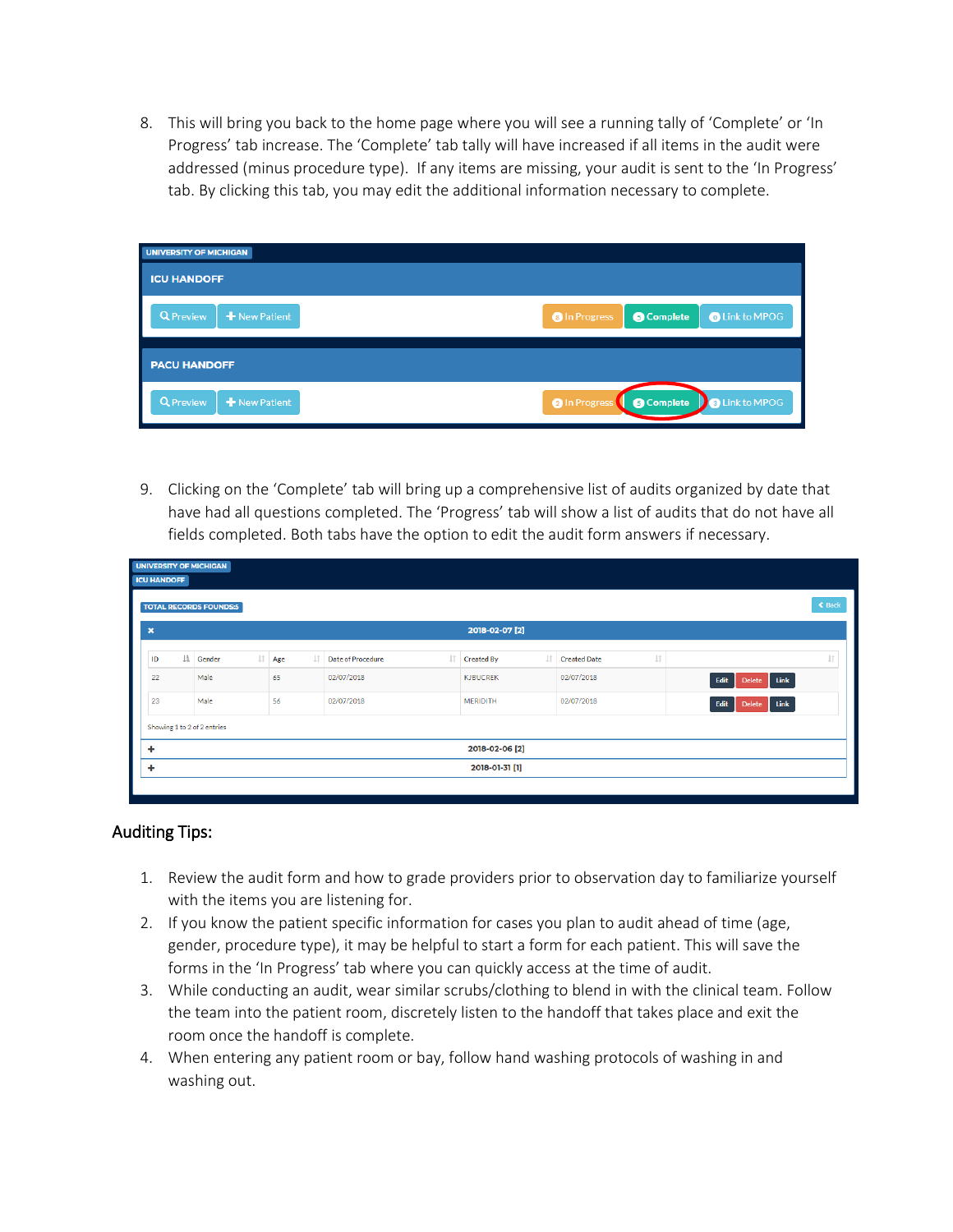# Linking Audits to MPOG Case IDs

- 1. After uploading data to the MPOG Central Database, you can link the completed audits to an MPOG Case ID. Based on the minimal case data that is provided at the end of each audit form (date of procedure, patient age and patient gender), MPOG is able to provide potential cases for linking.
- 2. To link a handoff audit click "Link to MPOG"

| O In Progress   <b>10 Complete</b>   2 Link to MPOG |
|-----------------------------------------------------|
|                                                     |

3. Locate the case that you audited by patient information and click "Link".

| <b>ICU HANDOFF</b> |     |                                |           |                   |                                                                                        |                                |                     |           |                                      |  |
|--------------------|-----|--------------------------------|-----------|-------------------|----------------------------------------------------------------------------------------|--------------------------------|---------------------|-----------|--------------------------------------|--|
|                    |     | <b>TOTAL RECORDS FOUNDS:15</b> |           |                   |                                                                                        |                                |                     |           |                                      |  |
|                    |     |                                |           |                   |                                                                                        |                                |                     |           | <b>≮</b> Back                        |  |
| $\mathbf x$        |     |                                |           |                   |                                                                                        |                                |                     |           |                                      |  |
|                    |     |                                |           |                   |                                                                                        |                                |                     |           |                                      |  |
| ID                 | JÄ. | <b>LT</b><br>Gender            | 11<br>Age | Date of Procedure | Jî.                                                                                    | <b>Lt</b><br><b>Created By</b> | <b>Created Date</b> | <b>Jî</b> | Jî                                   |  |
| 63                 |     | Male                           | 5         |                   |                                                                                        | <b>MERIDITH</b>                | 02/19/2018          |           | <b>Delete</b><br>Edit<br>Link        |  |
| 68                 |     | Male                           | 66        |                   |                                                                                        | <b>MERIDITH</b>                | 02/19/2018          |           | <b>Delete</b><br>Edit<br><b>Link</b> |  |
|                    |     | Showing 1 to 2 of 2 entries    |           |                   |                                                                                        |                                |                     |           |                                      |  |
| ٠                  |     |                                |           |                   |                                                                                        |                                |                     |           |                                      |  |
| ٠                  |     |                                |           |                   |                                                                                        |                                |                     |           |                                      |  |
| ٠                  |     |                                |           |                   |                                                                                        |                                |                     |           |                                      |  |
| ۰                  |     |                                |           |                   | 2018-02-19 [2]<br>2018-02-18 [1]<br>2018-02-08 [1]<br>2018-02-07 [6]<br>2018-02-06 [3] |                                |                     |           |                                      |  |
| ۰                  |     |                                |           |                   |                                                                                        | 2018-02-01 [1]                 |                     |           |                                      |  |
| ٠                  |     |                                |           |                   |                                                                                        | 2018-01-31 [1]                 |                     |           |                                      |  |
|                    |     |                                |           |                   |                                                                                        |                                |                     |           |                                      |  |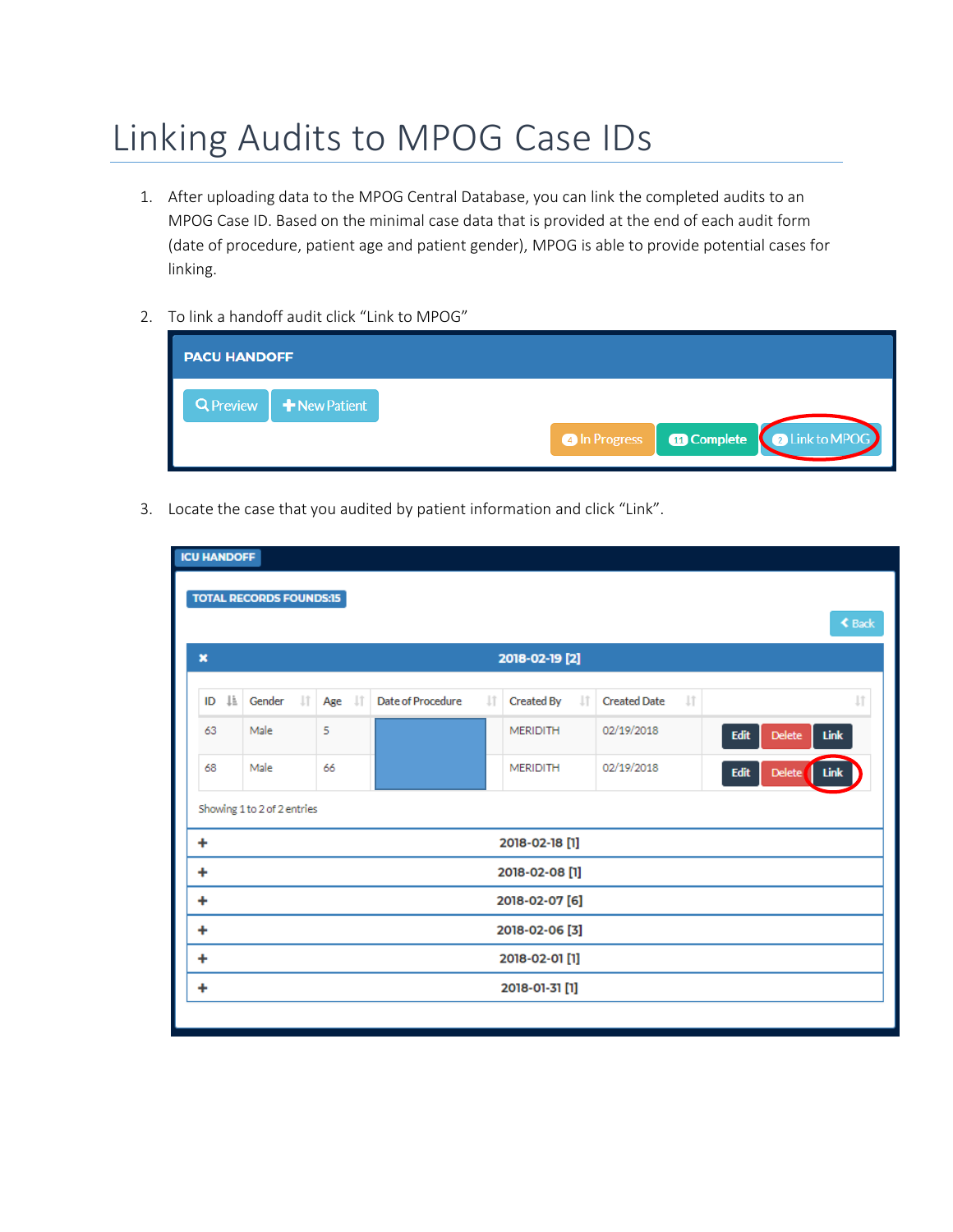4. A list of cases that were audited on that date with the same case data (age and gender) will populate. Find the correct Procedure and click "Link"

| <b>ICU HANDOFF</b>           |     |        |                                          |                       |               |
|------------------------------|-----|--------|------------------------------------------|-----------------------|---------------|
| <b>TOTAL RECORDS FOUND:1</b> |     |        |                                          |                       | <b>≮</b> Back |
| <b>Patient ID</b>            |     |        |                                          |                       |               |
| 68                           |     |        |                                          |                       |               |
| <b>Date of Procedure</b>     |     |        |                                          |                       |               |
|                              |     |        |                                          |                       |               |
| Age                          |     |        |                                          |                       |               |
| 66                           |     |        |                                          |                       |               |
| Gender                       |     |        |                                          |                       |               |
| Male                         |     |        |                                          |                       |               |
| <b>Date of Procedure</b>     | Age | Gender | <b>MPOG Case ID</b>                      | <b>Procedure Text</b> |               |
| 12/22/2017 9:30:00<br>AM     | 66  | M      | 9045a443-c8e7-e711-<br>bece-00215a9b0a8c | EP ICD IMPLANTATION   | <b>dink</b>   |
|                              |     |        |                                          |                       |               |

5. The Procedure will then turn green, confirming that your audit has been successfully linked to the MPOG Case ID. Click "Back" to return to the linking page.

| UNIVERSITY OF MICHIGAN HEALTH SYSTEM<br><b>ICU HANDOFF</b> |     |        |                                          |                       |  |
|------------------------------------------------------------|-----|--------|------------------------------------------|-----------------------|--|
| <b>TOTAL RECORDS FOUND:1</b>                               |     |        |                                          | <b>≮</b> Back         |  |
| <b>Patient ID</b>                                          |     |        |                                          |                       |  |
| 68                                                         |     |        |                                          |                       |  |
| <b>Date of Procedure</b>                                   |     |        |                                          |                       |  |
|                                                            |     |        |                                          |                       |  |
| Age                                                        |     |        |                                          |                       |  |
| 66                                                         |     |        |                                          |                       |  |
| Gender                                                     |     |        |                                          |                       |  |
| Male                                                       |     |        |                                          |                       |  |
| <b>Date of Procedure</b>                                   | Age | Gender | <b>MPOG Case ID</b>                      | <b>Procedure Text</b> |  |
|                                                            | 66  | M      | 9045a443-c8e7-e711-<br>bece-00215a9b0a8c | EP ICD IMPLANTATION   |  |
|                                                            |     |        |                                          |                       |  |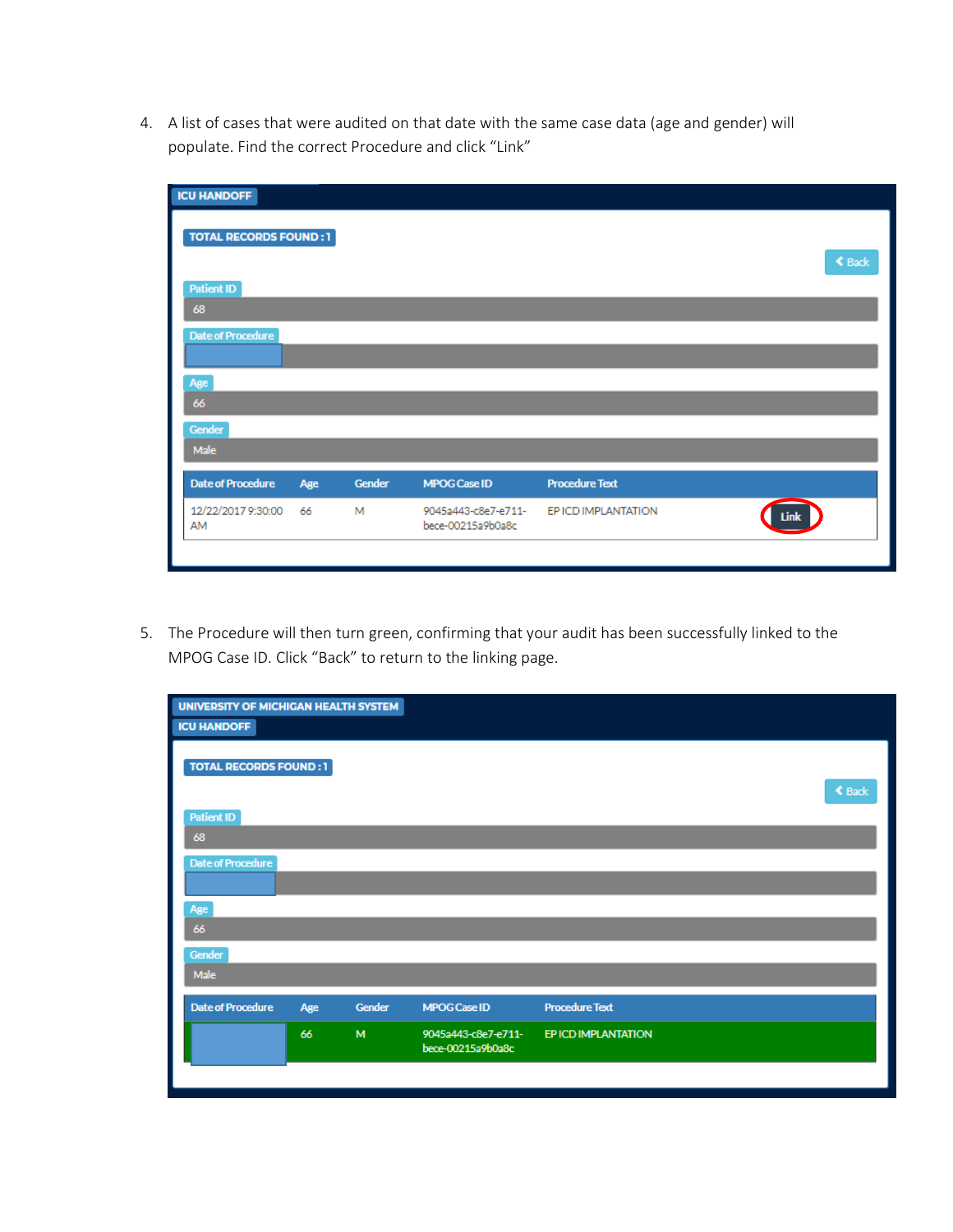6. Once the audit is successfully linked to an MPOG Case ID, the link button will turn green. Click 'Back' to return to the home page.

|                           | UNIVERSITY OF MICHIGAN HEALTH SYSTEM |                        |                   |     |                         |                     |                       |                          |                      |  |
|---------------------------|--------------------------------------|------------------------|-------------------|-----|-------------------------|---------------------|-----------------------|--------------------------|----------------------|--|
| <b>ICU HANDOFF</b>        |                                      |                        |                   |     |                         |                     |                       |                          |                      |  |
|                           | <b>TOTAL RECORDS FOUNDS:18</b>       |                        |                   |     |                         |                     |                       |                          |                      |  |
|                           |                                      |                        |                   |     |                         |                     |                       |                          | $\triangle$ Back     |  |
| ٠                         |                                      |                        |                   |     | 2018-02-20 [2]          |                     |                       |                          |                      |  |
| $\boldsymbol{\mathsf{x}}$ |                                      |                        |                   |     | 2018-02-19 [3]          |                     |                       |                          |                      |  |
| <b>Ii</b><br>ID           | Gender                               | 11<br><b>It</b><br>Age | Date of Procedure | Jî. | <b>It</b><br>Created By | <b>Created Date</b> | $\downarrow \uparrow$ |                          | $\downarrow\uparrow$ |  |
| 63                        | Male                                 | 5                      |                   |     | <b>MERIDITH</b>         | 02/19/2018          |                       | Edit<br><b>Delete</b>    | Link                 |  |
| 68                        | Male                                 | 66                     |                   |     | <b>MERIDITH</b>         | 02/19/2018          |                       | <b>Edit</b><br>$D$ elete | Link                 |  |
| 75                        | Male                                 | 24                     |                   |     | <b>ANIKS</b>            | 02/19/2018          |                       | Edit<br><b>Delete</b>    | Link                 |  |
|                           |                                      |                        |                   |     |                         |                     |                       |                          |                      |  |
|                           | Showing 1 to 3 of 3 entries          |                        |                   |     |                         |                     |                       |                          |                      |  |
| ٠                         |                                      |                        |                   |     | 2018-02-18 [1]          |                     |                       |                          |                      |  |
| ٠                         |                                      |                        |                   |     | 2018-02-08 [1]          |                     |                       |                          |                      |  |
| ٠                         |                                      |                        |                   |     | 2018-02-07 [6]          |                     |                       |                          |                      |  |
| ٠                         |                                      |                        |                   |     | 2018-02-06 [3]          |                     |                       |                          |                      |  |
| ٠                         |                                      |                        |                   |     | 2018-02-01 [1]          |                     |                       |                          |                      |  |
| ٠                         |                                      |                        |                   |     | 2018-01-31 [1]          |                     |                       |                          |                      |  |

7. As more audits are linked to MPOG Case IDs you will see the "Link to MPOG" tally increase on the home page.

| <b>PACU HANDOFF</b>              |                                                    |
|----------------------------------|----------------------------------------------------|
| Q Preview   + Enroll New Patient | O In Progress <b>@ Complete</b> ( @ Link to MPOG ) |

8. MPOG is currently working on creating an analytics page within MQUARK that will transfer directly to the ASPIRE dashboard allowing each site to see a visual representation of the quality of their handoff process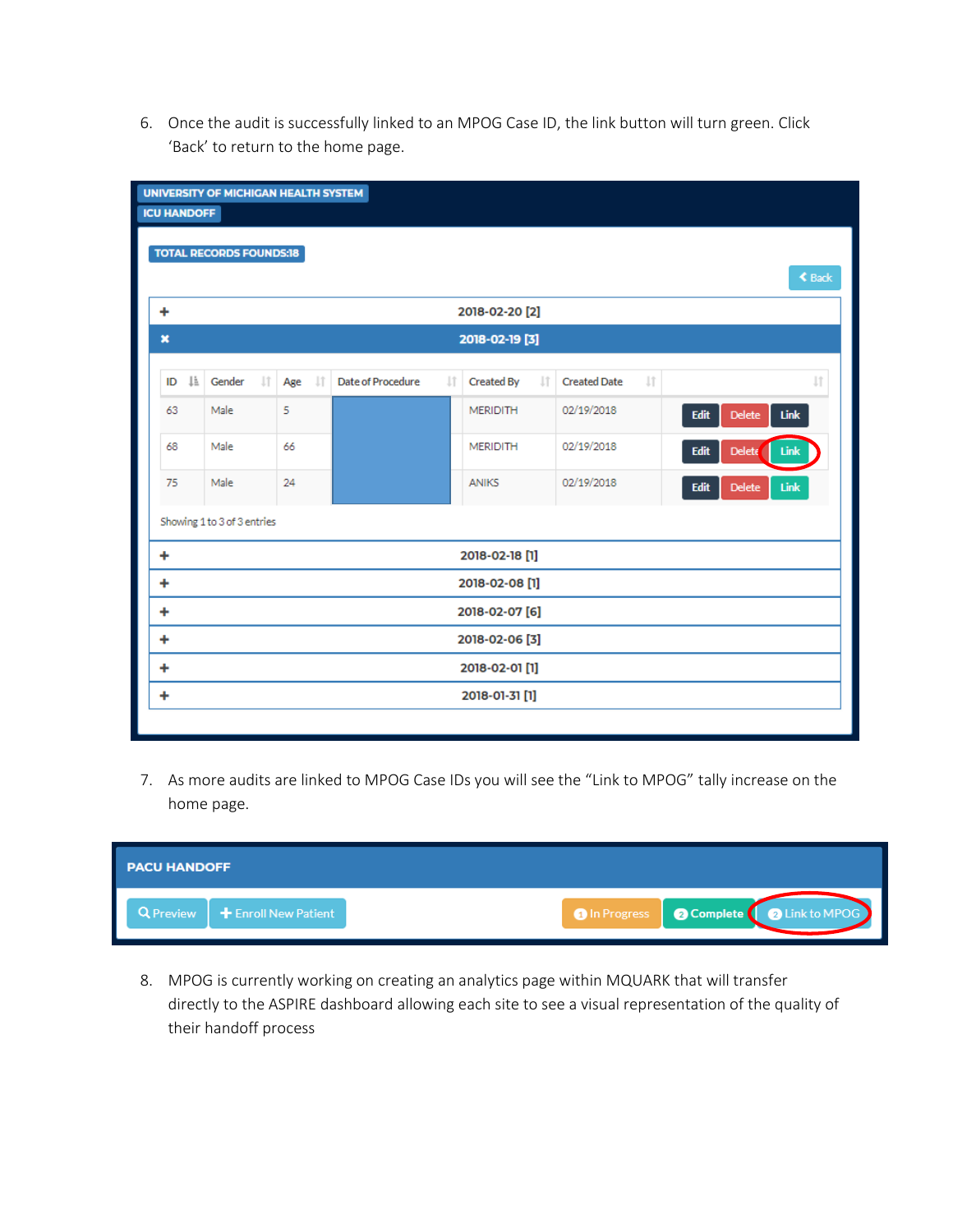# PACU Audit: Handoff Assessment

When conducting a PACU handoff audit, please use the following as a guide when determining if an element of handoff was discussed. It is expected that monitors are placed and patient is stabilized prior to starting the handoff process. \*MPOG recommends auditors focus on more extensive cases first as more audit elements may apply to those cases

**\*RED** indicates line item required by national quality measure (MIPS 426) specification.

1. ALL STOP: Identify which providers should be present for the PACU handover (i.e. PACU nurse, anesthesia provider, surgical representative…). Once all have arrived, acknowledge that everyone stops and directs attention to the provider leading the handoff.

### BACKGROUND

- 2. Introductions: Following pt. stabilization, Anesthesia/Surgical/PACU team introduces themselves
	- a. Anesthesia provider must give name and contact info
	- b. Identify contact info for primary service.
- 3. Identification of Patient: Check patient ID band. Verify Name and DOB.
- 4. Discussion of Procedure Performed: What procedure(s) did the patient undergo?
	- a. Surgical course may be discussed by surgical resident or attending.
- 5. Pertinent PMH/PSH: Discuss past medical/surgical history
- 6. Allergies: Discuss allergies. Verbalize "no allergies" if there are none.
- 7. Contact Precautions: Discuss if applicable.

### ANESTHETIC MANAGEMENT

- 8. Type of Anesthetic: General, MAC, Regional, Sedation.
	- a. If sedation case, do not need to discuss airway management.
	- b. Do not need to mention specific medication
- 9. Airway Management: State airway type if applicable (ETT vs LMA). If airway was difficult provide details.
- 10. Anesthetic Complications or primary concerns
	- a. If no complications verbalize "No other complications"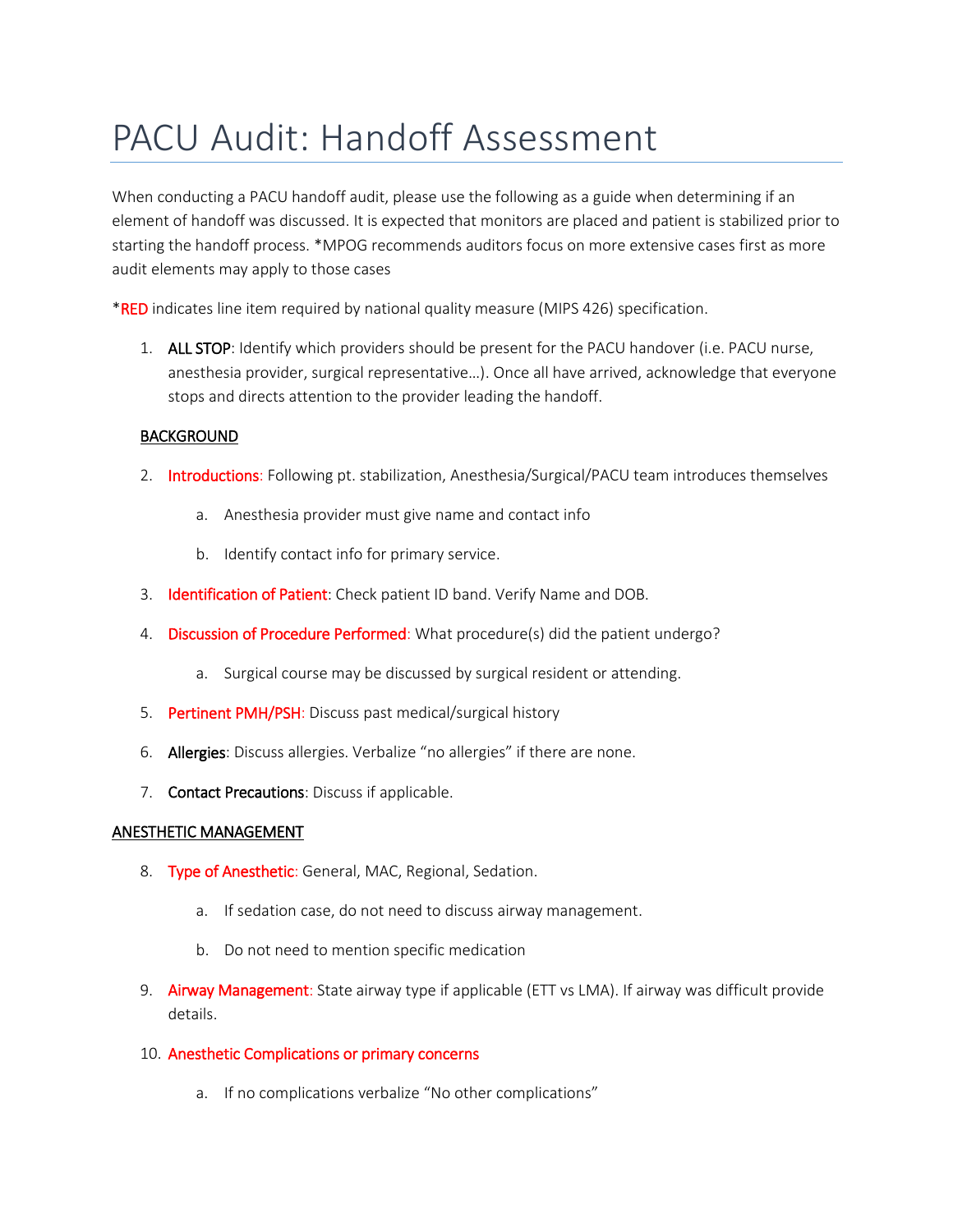b. Discuss variations from baseline vital signs if applicable

#### **MEDICATIONS**

- 11. Preoperative Meds: Discuss medications that were given to patient in pre-op area and relevant home meds that should be given postoperatively.
- 12. Sedation Medications: Discuss if applicable OR verbalize "None given"
	- a. State which medications were administered.
	- b. Administering reversal medications (flumazenil or narcan) is rare. If given, the provider must communicate time of last dose and patient response.
- 13. Antibiotics Administered: Discuss antibiotics given
- 14. Muscle Relaxants: Discuss if applicable OR verbalize "None given"
	- a. Medication administered and time last dose was given
	- b. If muscle relaxant given, provider must verbalize if the patient was reversed and the reversal agent administered.
- 15. Pain Management: Discuss pain medications given intra-op and pain management plan.
	- a. Must include specific medication and last dose administered.
- 16. PONV Hx and Meds Administered: Discuss anti-emetics given and any history of PONV if applicable.

### **FLUIDS**

- 17. Vascular Access: Discuss line access (Type, location, gauge, status)
	- a. Marking "NA" is acceptable if the patient's only line access is peripheral IV
- 18. Fluids/Blood Administered: Discuss amount of fluids and intraop blood products (if applicable)
- 19. Intraoperative Labs: Discuss if applicable.
	- a. If no intra-op labs were drawn, provider should verbalize "No intraop labs drawn intraop"

#### EXPECTATIONS/PLANS

- 20. Post-operative plans: identify patient disposition (discharge to home, floor, etc).
- 21. Allow Opportunity for Questions: Anesthesia provider asks if PACU team has any questions.